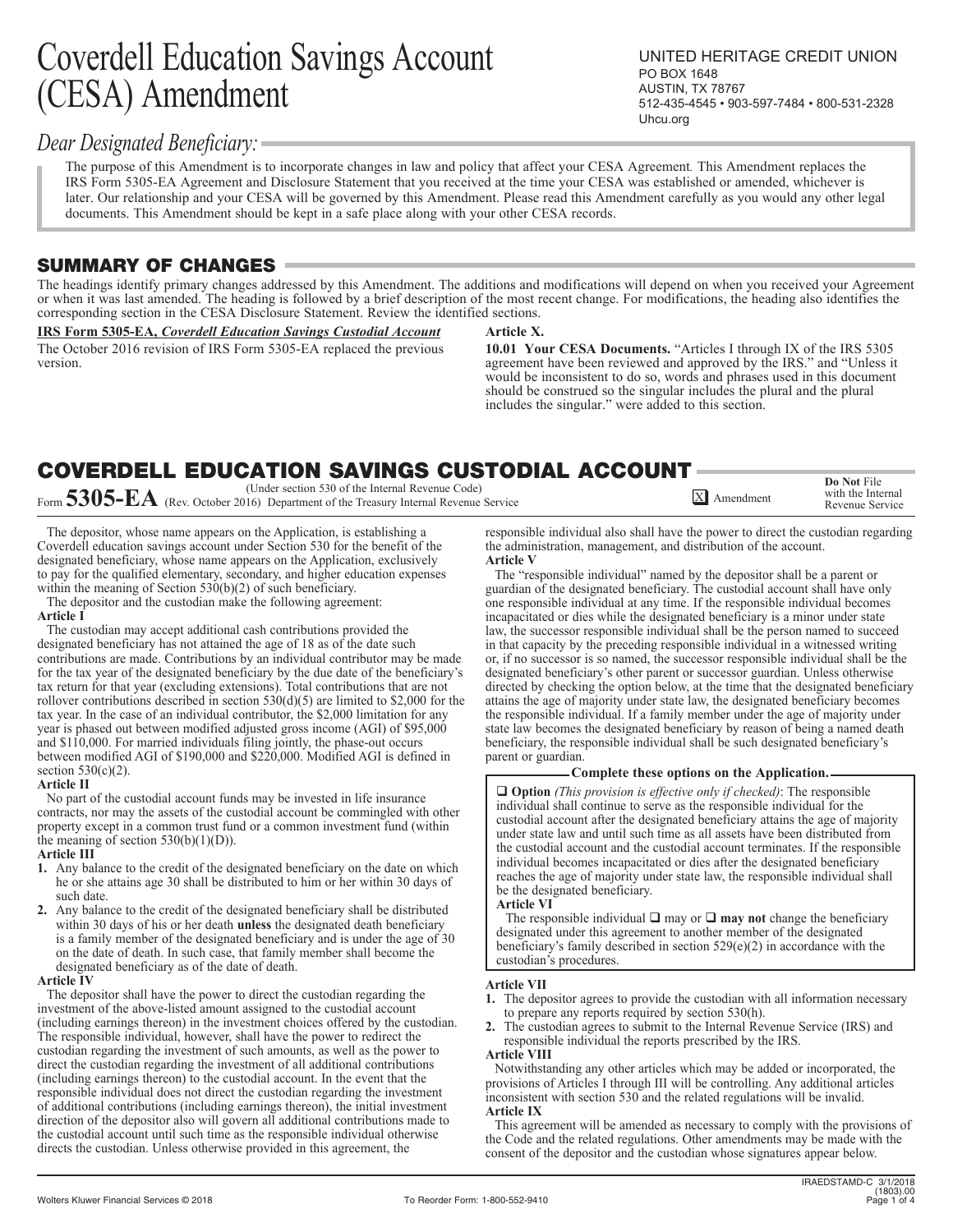#### **Article X**

**10.01 Your CESA Documents.** This IRS Form 5305 agreement, and any amendments or additional provisions to such agreement (the "Agreement") set forth the terms and conditions governing the Designated Beneficiary's CESA and your relationship with us. Articles I through IX of the IRS 5305 agreement have been reviewed and approved by the IRS. The agreement will be accompanied by a disclosure statement, which sets forth various rules governing CESAs, and may also be accompanied by other documents such as an application or death beneficiary designation. Unless it would be inconsistent to do so, words and phrases used in this document should be construed so the singular includes the plural and the plural includes the singular.

**10.02 Definitions.** The Internal Revenue Service (IRS) Form 5305 contains a detailed definitions section. The definitions found in such section apply to this Agreement. The IRS refers to you as the Depositor, and us as the Custodian. References to "you" and "your" will mean the Depositor, and "we," "us," and "our" will mean the Custodian. The terms "you" and "your" will apply to you. In the event you appoint a third party, or have a third party appointed on your behalf, including the Responsible Individual, to handle certain transactions affecting the CESA, such third party will be your agent and will be considered "you" for purposes of this Agreement. Various documents may refer to the Depositor as the Contributor. Additionally, references to "CESA" will mean this custodial account. For purposes of this Agreement, the Depositor is responsible for not only establishing the CESA, but making the initial contribution as well. **10.03 Additional Provisions.** Additional provisions may be attached to, and made a part of, this Agreement by either party. The provisions must be in writing, agreed to by us, and in a format acceptable to us.

**10.04 Our Fees and Expenses.** We may charge reasonable fees and are entitled to reimbursement for any expenses we incur in establishing and maintaining the Designated Beneficiary's CESA. We may change the fees at any time by providing the Responsible Individual with notice of such changes. We will provide the Responsible Individual with fee disclosures and policies. Fees may be deducted directly from the CESA assets, and/or billed separately to the Designated Beneficiary. The payment of fees has no effect on your contributions. Additionally, we have the right to liquidate the CESA assets to pay such fees and expenses. If the Responsible Individual does not direct us on the liquidation we will liquidate the assets of our choice, and will not be responsible for any losses or claims that may arise out of the liquidation.

**10.05 Amendments.** We may amend the CESA in any respect, and at any time including retroactively, to comply with applicable laws governing CESAs and the corresponding regulations. Any other amendments shall require the Responsible Individual's consent, by action or no action, and will be preceded by written notice to the Responsible Individual. In certain instances the governing law or our policies may require us to secure your or the Responsible Individual's written consent before an amendment can be applied to the CESA. Unless otherwise required, you and the Responsible Individual are deemed to automatically consent to an amendment, which means that a written approval is not required for the amendment to apply to the CESA. If you or the Responsible Individual wants to withhold consent to an amendment we must receive a written objection within 30 days of the receipt date of the amendment.

**10.06 Notice and Delivery.** Any notice mailed to the Responsible Individual will be deemed delivered and received by the Responsible Individual five days after the postmark date. This fifth day following the postmark is the receipt date. Notices will be mailed to the last address we have in our records. The Responsible Individual is responsible for ensuring that we have the proper mailing address. Upon the Responsible Individual's consent, we may provide him or her with notice in a delivery format other than by mail. Such formats may include various electronic deliveries. Any notice, including terminations, change in personal information, or contributions, mailed to us will be deemed delivered when actually received by us. All notices must be in writing unless our policies and procedures provide for oral notices.

**10.07 Applicable Laws.** This Agreement will be construed and interpreted in accordance with the laws of, and venued in, our state of domicile.

**10.08 Disqualifying Provisions.** Any provision of this Agreement that would disqualify the CESA will be disregarded to the extent necessary to maintain the account as a CESA.

**10.09 Interpretation.** If any question arises as to the meaning of any provision of this Agreement, then we shall be authorized to interpret any such provision, and our interpretation will be binding upon all parties.

**10.10 Representations and Indemnity.** You and the Responsible Individual represent that any information you, the Responsible Individual, and/or any agents provide to us is accurate and complete, and that your or the Responsible Individual's actions comply with this Agreement and applicable laws governing CESAs. You and the Responsible Individual understand that we will rely on the information provided by you, and that we have no duty to inquire about or investigate such information. We are not responsible for any losses or expenses that may result from your or the Responsible Individual's information, direction, or actions, including your failure to act. You and the Responsible Individual agree to hold us harmless, to indemnify, and to defend us against any and all actions or claims arising from, and liabilities and losses incurred by reason of your or the Responsible Individual's information, direction, or actions.

Additionally, you and the Responsible Individual represent that it is your responsibility to seek the guidance of a tax or legal professional for CESA issues.

We are not responsible for determining whether CESA contributions or distributions comply with this Agreement and/or the federal laws governing CESAs. We are not responsible for any taxes, judgments, penalties, or expenses incurred in connection with this CESA, or any losses that are a result of events beyond our control. We have no responsibility to process transactions in our normal course of business until after we have received appropriate direction and documentation. We are not responsible for interpreting or directing death beneficiary designations or divisions, court orders, penalty exception determinations, or other similar circumstances.

If the Designated Beneficiary dies before taking a full distribution from the CESA, and no appropriate death beneficiary has been named to inherit the CESA assets, the Responsible Individual must ensure that all remaining CESA assets are distributed to the Designated Beneficiary's estate within 30 days following the date of the Designated Beneficiary's death.

**10.11 Designated Beneficiary as Responsible Individual.** Unless you, in your capacity as the Depositor, elect in writing otherwise in the Application or establishment documents, the Designated Beneficiary will serve as the Responsible Individual for this CESA after the Designated Beneficiary attains the age of majority under the applicable state law, and until such time as all of the CESA assets have been withdrawn from this CESA, and/or the CESA is terminated by the Responsible Individual or us. If the Responsible Individual becomes incapacitated or dies after the Designated Beneficiary reaches the age of majority under applicable state law, the Responsible Individual will be the Designated Beneficiary unless a successor responsible individual has been named. **10.12 Change of Designated Beneficiary.** Unless you, in your capacity as the Depositor, elect in writing otherwise in the Application or establishment documents, the Responsible Individual can change the Designated Beneficiary of this CESA to another family member of the Designated Beneficiary as described in Section 529(e)(2) of the Internal Revenue Code. We may require the Responsible Individual to provide information and documentation in a format acceptable to us before we will process any beneficiary designation change. **10.13 Investment of CESA Assets.**

- **(a) Deposit Investments Only.** The deposit investments we offer are limited to savings, share and money market accounts, and certificates of deposit (CDs). The CESA is not, and cannot be, a self-directed CESA. It does not permit you or the Responsible Individual to invest contributions or CESA assets in nondeposit investments such as property, annuities, stocks, mutual funds, bonds, and government, municipal, or United States Treasury securities.
- **(b) Investment of Contributions.** We will invest contributions and reinvest the CESA assets as directed by the Responsible Individual based on our then-current investment policies and procedures. If you or the Responsible Individual fail to provide us with investment direction for a contribution, we will return or hold all or part of such contribution based on our policies and procedures. We will not be responsible for any loss of CESA income associated with such failure to provide appropriate investment direction.
- **(c) Directing Investments.** All investment directions must be in a format or manner acceptable to us. You and/or the Responsible Individual may invest in any eligible CESA investments that we are authorized to offer and do offer at the time of the investment selection, and that are acceptable under the applicable laws governing CESAs. Specific investment information may be provided at the time of the investment.

Based on our policies, we may allow you and/or the Responsible Individual to delegate the investment responsibility for the CESA to an agent by providing us with written notice of delegation in a format acceptable to us. We will not review or guide the agent's decisions, and you and/or the Responsible Individual are responsible for the agent's actions or failure to act. We are not responsible for directing the CESA investments or providing investment advice.

**(d) Investment Fees and Asset Liquidation.** Certain investment-related fees, which apply to the CESA, must be charged to the CESA and cannot be paid by you and/or the Responsible Individual. We have the right to liquidate the CESA assets to pay fees and expenses, federal tax levies, or other assessments on the CESA investments. If the Responsible Individual does not direct us on the liquidation, we will liquidate the assets of our choice, and will not be responsible for any losses or claims that may arise out of the liquidation.

**10.14 Distributions.** Withdrawal requests must be in a format acceptable to us, and/or on forms provided by us. We may require the Responsible Individual to elect a distribution reason, provide documentation, and provide a proper tax identification number, before we process a distribution. The withdrawals may be subject to taxes and penalties. Distributions will be in cash based on our policies. **10.15 Cash Contributions.** We may or may not accept transfers, rollovers, and other similar contributions in cash from other CESAs. Prior to completing such transactions we may require that the Responsible Individual provide certain information in a format acceptable to us.

**10.16 Reports and Records.** We will maintain the records necessary for IRS reporting on this CESA. Required reports will be provided to the Designated Beneficiary, or in some instances the Responsible Individual, and the IRS. If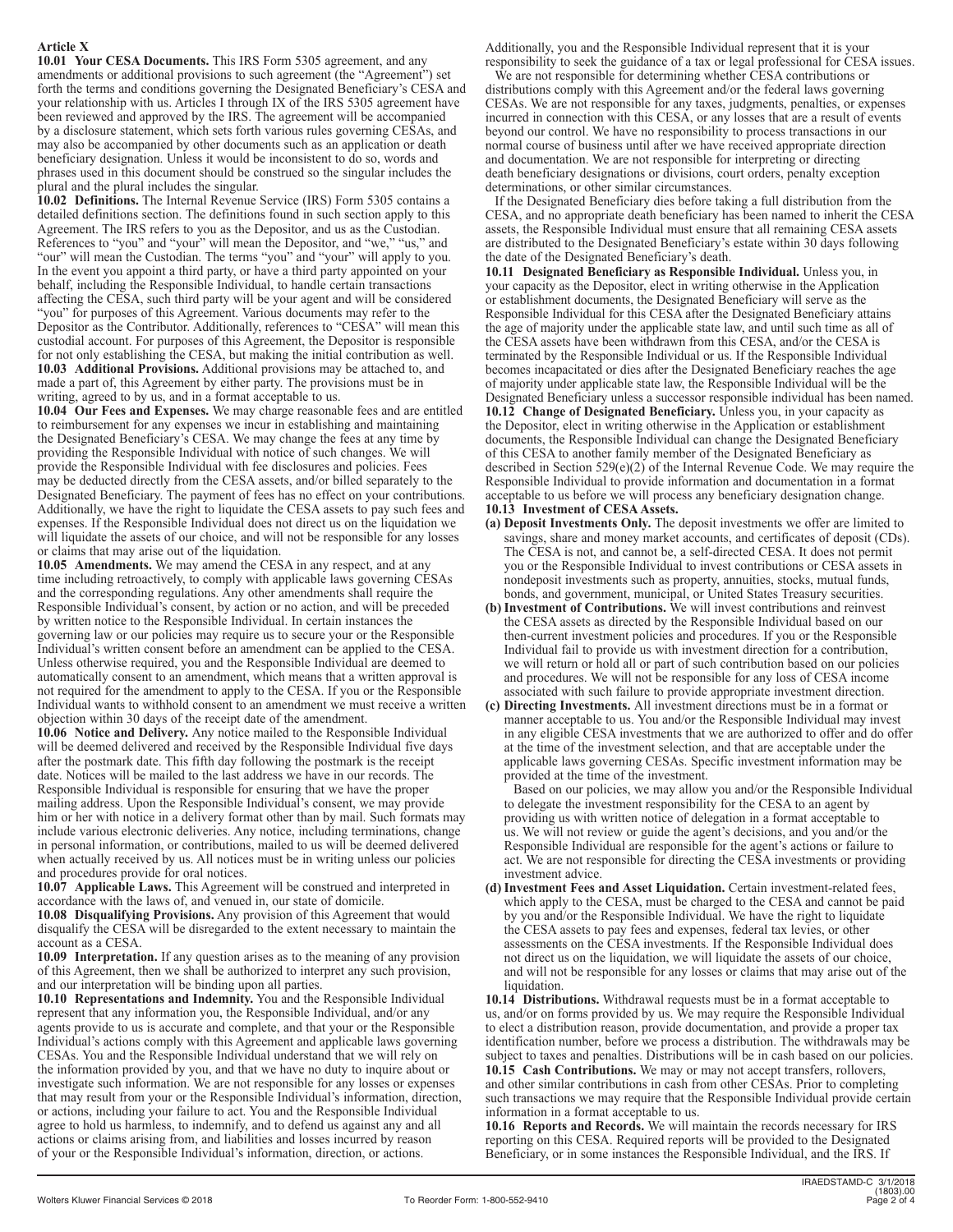the Responsible Individual believes that a report is inaccurate or incomplete he/ she must notify us in writing within 30 days following the receipt date. The investments may require additional state and federal reporting. **10.17 Termination.** The Responsible Individual may terminate this Agreement, without our consent by providing us with a written notice of termination. A termination and the resulting distribution or transfer will be processed and completed as soon as administratively feasible following the receipt of proper notice. At the time of termination we may hold back or reserve the sum necessary to cover any fees and expenses, taxes, or investment penalties. **10.18 Our Resignation.** We can resign at any time by providing the Responsible Individual with 30 days written notice prior to the resignation date, or within five days of our receipt of the Responsible Individual's written objection to an amendment. In the event you or the Responsible Individual materially breach this Agreement, we can terminate this Agreement by providing

the Responsible Individual with five days prior written notice. Upon our resignation, the Responsible Individual must appoint a qualified successor custodian or trustee. The CESA assets will be transferred to the successor custodian or trustee once we have received appropriate direction. Transfers will be completed within a reasonable time following our resignation notice and the payment of your remaining fees or expenses. We reserve the right to hold back or reserve CESA assets to pay any remaining fees or expenses. If the Responsible Individual fails to provide us with acceptable transfer direction within 30 days from the date of the notice, we can transfer the assets to a successor custodian or trustee of our choice or liquidate the assets and distribute them to him/her in cash.

**10.19 Successor Organization.** If we merge with, purchase, or are acquired by, another organization, such organization, if qualified, may automatically become the successor custodian or trustee of the CESA.

# IRS FORM 5305-EA INSTRUCTIONS

## **General Instructions**

*Section references are to the Internal Revenue Code unless otherwise noted.*

### **Purpose of Form**

Form 5305-EA is a model custodial account agreement that meets the requirements of section 530(b)(1) and has been pre-approved by the IRS. A Coverdell education savings account (ESA) is established after the form is fully executed by both the depositor and the custodian. This account must be created in the United States for the exclusive purpose of paying the qualified elementary, secondary, and higher education expenses of the designated beneficiary.

If the model account is a trust account, see **Form 5305-E**, Coverdell Education Savings Trust Account.

**Do not** file Form 5305-EA with the IRS. Instead, the depositor must keep the completed form in its records.

### **Definitions**

**Custodian.** The custodian must be a bank or savings and loan association, as defined in Section  $408(n)$ , or any person who has the approval of the IRS to act as custodian. Any person who may serve as a custodian of a traditional IRA may serve as the custodian of a Coverdell ESA.

**Depositor.** The depositor is the person who establishes the custodial account.

**Designated Beneficiary.** The designated beneficiary is the individual on whose behalf the custodial account has been established.

**Family Member.** Family members of the designated beneficiary include his or her spouse, child, grandchild, sibling, parent, niece or nephew, son-in-law, daughter-in-law, father-in-law, motherin-law, brother-in-law, or sister-in-law, and the spouse of any such individual. A first cousin, but not his or her spouse, is also a "family member."

**Responsible Individual.** The responsible individual, generally, is a parent or guardian of the designated beneficiary. However, under certain circumstances, the responsible individual may be the designated beneficiary.

### **Identification Numbers**

The depositor's and designated beneficiary's social security numbers will serve as their identification numbers. If the depositor is a nonresident alien and does not have an identification number, write "Foreign" on the return for which is filed to report the depositor's information. The designated beneficiary's social security number is the identification number of his or her Coverdell ESA. If the designated beneficiary is a nonresident alien, the designated beneficiary's individual

taxpayer identification number is the identification number of his or her Coverdell ESA. An employer identification number (EIN) is required only for a Coverdell ESA for which a return is filed to report unrelated business income. An EIN is required for a common fund created for Coverdell ESAs.

### **Specific Instructions**

**Note:** *The age limitation restricting contributions, distributions, rollover contributions, and change of beneficiary are waived for a designated beneficiary with special needs.*

**Article X.** Article X and any that follow may incorporate additional provisions that are agreed to by the depositor and custodian to complete the agreement. They may include, for example, provisions relating to: definitions, investment powers, voting rights, exculpatory provisions, amendment and termination, removal of the custodian, custodian's fees, state law requirements, treatment of excess contributions, and prohibited transactions with the depositor, designated beneficiary, or responsible individual, etc. Attach additional pages as necessary.

**Optional provisions in Article V and Article VI.**  Form 5305-EA may be reproduced in a manner that provides only those optional provisions offered by the custodian.

# COVERDELL EDUCATION SAVINGS ACCOUNT (CESA) DISCLOSURE STATEMENT

**This Disclosure Statement and Additional Guidance.** This Disclosure Statement provides you with a summary of the federal laws governing CESAs. It is important to seek the guidance of a tax or legal professional before completing any CESA establishment documents. The first reference for questions concerning CESAs should be the documents you received at the time the CESA was created or amended. Those documents include an Internal Revenue Service (IRS) Form 5305-E or EA agreement, any additional provisions or amendments to such document, and this Disclosure Statement. For more information, refer to IRS Publication 970, *Tax Benefits for Higher Education*, IRS Publication 553, *Highlights of Tax Changes*, IRS Notice 97-60 and its successor, your local IRS office, or the IRS's website at www.irs.gov. This Disclosure Statement provides answers to common questions concerning CESAs.

**What is a Coverdell Education Savings Account (CESA)?** The Coverdell Education Savings Account (CESA), previously known as an Education IRA, is a nondeductible account that features federal income tax-free and penalty taxfree withdrawals for a child's eligible education expenses. Specifically, a CESA is a trust or custodial account that is created or organized in the United States exclusively for the purpose of paying the qualified elementary, secondary, and higher education expenses of the designated beneficiary of a CESA.

**For whom may a CESA be established?** Internal Revenue Code (IRC) Section  $530(b)(1)(A)(ii)$  states that a CESA may not be established for any child after the date he/she attains the age of 18. The child is referred to as the Designated Beneficiary. The age 18 restriction does not apply to children with special needs as defined by the Secretary of the Treasury.

**Where may a CESA be opened or established?** A CESA may be opened or established with any bank, savings and loan, credit union, or other organization that has been approved to serve as a non-bank trustee or custodian of an individual retirement account (IRA), if such organization is offering CESAs.

**Who may establish and contribute to a CESA?** Any individual or entity, including a corporation or tax-exempt organizations, may establish and contribute to a CESA on behalf of a Designated Beneficiary. An individual may have the amount of his/her eligible contribution reduced if his/her income exceeds certain levels. There are income restrictions on contributing individuals. The contributing individual or entity is referred to as a "depositor" or a "grantor" in the IRS Forms 5305 agreements. For purposes of this Disclosure Statement, such individual or entity is referred to as the Contributor. There is no requirement that a relationship exist between the Contributor and the Designated Beneficiary. A Contributor may even be the Responsible Individual if he/she is the parent or legal guardian of the Designated Beneficiary. A Designated Beneficiary may even act as a Contributor to his/her own CESA. There is no restriction on the number of CESAs that a Contributor may contribute to, or that may be maintained for a Designated Beneficiary.

**What are the income restrictions that apply to Contributors who are individuals?** For an individual, the allowable CESA contributions depend on his/her modified adjusted gross income (MAGI), as defined by the IRS in its various federal income tax return instructions. Essentially, the more income an individual has, the less he/she may contribute to a CESA. An individual may contribute up to \$2,000 to any number of CESAs if the individual's MAGI for the taxable year is no more than \$95,000 [\$190,000 for married individuals filing a joint federal income tax return ("married filers")]. The \$2,000 maximum contribution per Designated Beneficiary is gradually reduced for an individual with MAGI between \$95,000 and \$110,000 (\$190,000 and \$220,000 for married filers). An individual with MAGI of \$110,000 or more (\$220,000 or more for married filers) cannot make contributions to any Designated Beneficiary's CESA.